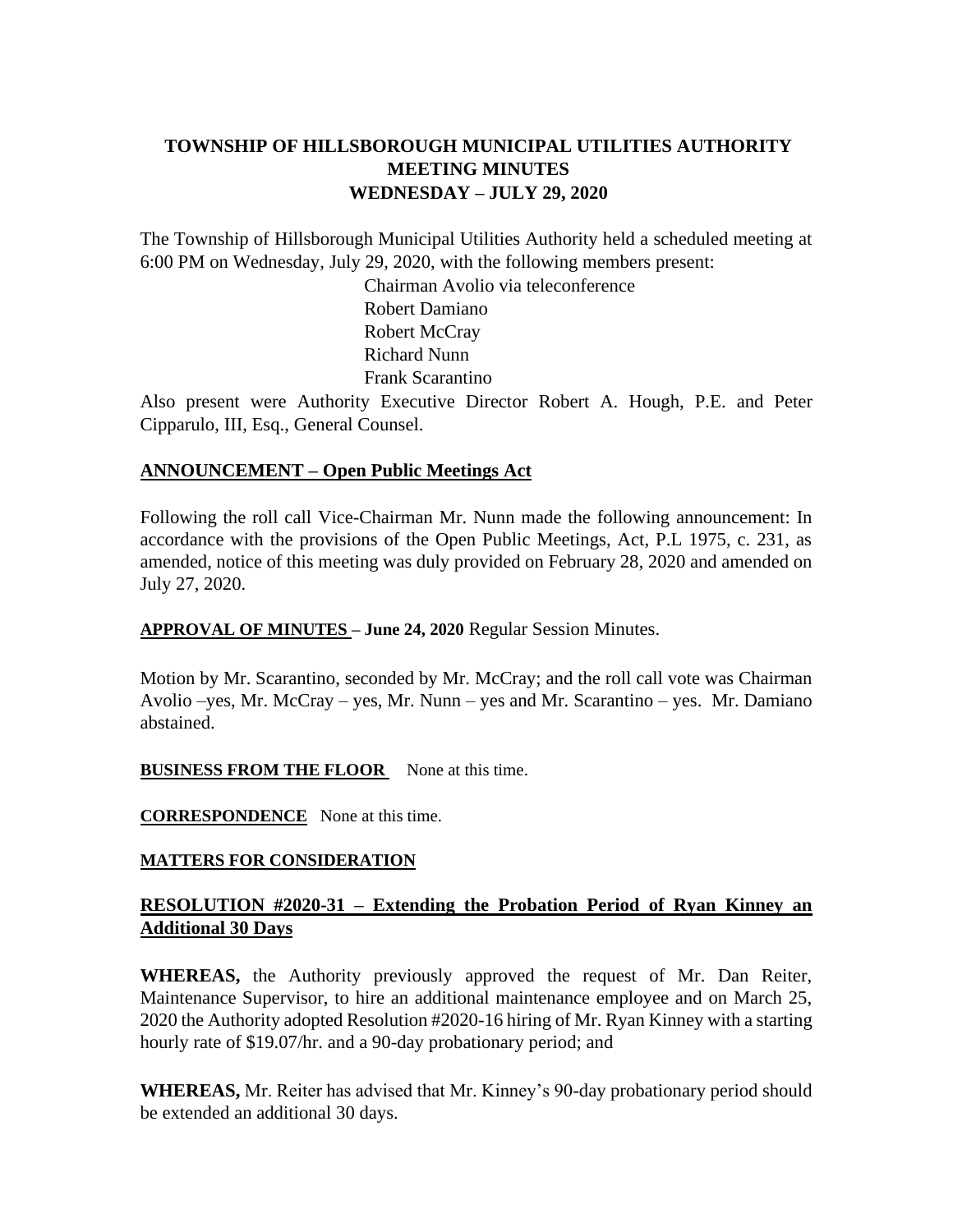**NOW, THEREFORE, BE IT RESOLVED,** based on the recommendation of the staff, the Authority hereby extends Mr. Ryan Kinney's 90-day probationary period for an additional 30 days after which time, his performance will be re-evaluated.

Motion made by Mr. Scarantino, seconded by Mr. Damiano to extend probation another 30 days.

The roll call vote was: Chairman Avolio – yes, Mr. Damiano – yes, Mr. McCray – yes, Mr. Nunn – yes and Mr. Scarantino – yes.

# **RESOLUTION #2020-32 – Awarding the Contract Known as "Rehabilitation of Route 206 Existing Sanitary Gravity Sewer System – Contract No. 50" to SWERP, Inc., Bristol, Pa. in the Amount of \$318,600.00**

**WHEREAS,** the Township of Hillsborough Municipal Utilities Authority (TTHMUA) has solicited bids for the contract known as "Rehabilitation of Route 206 Existing Sanitary Gravity Sewer System – Contract No. 50"; and

**WHEREAS,** bids were received and opened on July 9, 2020; and

**WHEREAS,** TTHMUA received six (6) bids [there were nine (9) bid document holders]:

- SWERP, Inc. in the amount of \$318,600.00;
- Arold Construction Co. in the amount of \$321,500.00;
- Insituform Tech LLC in the amount of \$361,827.00;
- National Water Main Cleaning in the amount of \$381,630.00;
- Standard Pipe Services in the amount of \$428,000.00;
- North American Pipeline Services in the amount of \$443,982.00; and

**WHEREAS,** the bids received have been reviewed and found to be acceptable by the TTHMUA staff, the TTHMUA attorney and Van Note – Harvey Associates; and

**WHEREAS,** it is the recommendation of the TTHMUA's Executive Director that the contract be awarded to SWERP, Inc., 1237 Hayes Boulevard, Bristol, Pa. 19007, as the lowest responsible bidder for the base bid, with no change in the base bid if the work hours for the project are adjusted from the approved daytime hours allowed by the approved New Jersey Department of Transportation permit, and if any spot repairs are required prior to the lining work at the lump sum price for five (5) repairs of \$195,000.00 or \$39,000.00 per repair.

**NOW, THEREFORE, BE IT RESOLVED,** by the Township of Hillsborough Municipal Utilities Authority, County of Somerset, State of New Jersey as follows:

1. The contract be awarded to SWERP, Inc., 1237 Hayes Boulevard, Bristol, Pa. 19007, as the lowest responsible bidder for the base bid, in the amount of \$318,600.00, with no change in the base bid if the work hours for the project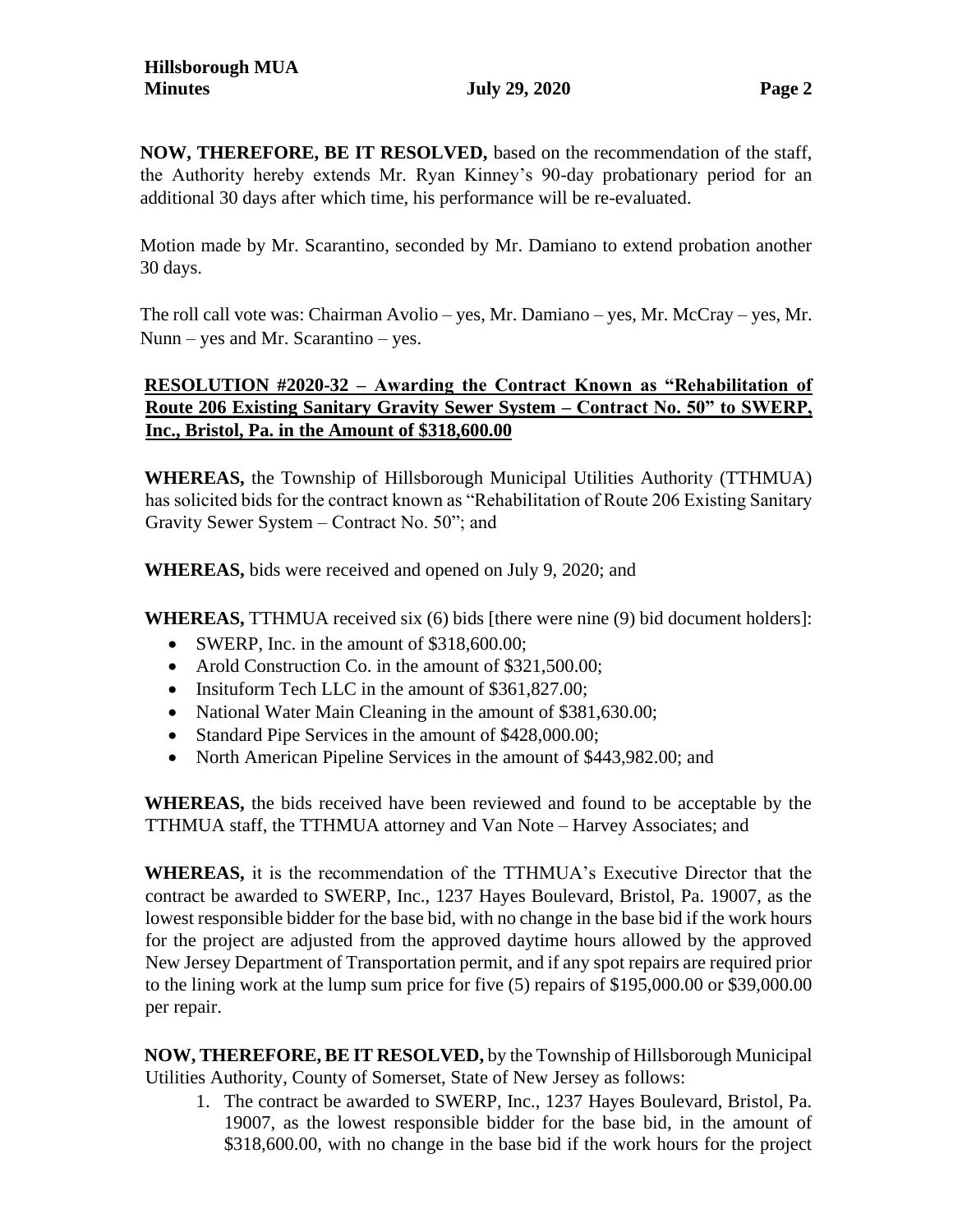are adjusted from the approved daytime hours allowed by the approved New Jersey Department of Transportation permit, and if any spot repairs are required prior to the lining work at the lump sum price for five (5) repairs of \$195,000.00 or \$39,000.00 per repair.

2. The Executive Director and the Chairman are hereby authorized and directed to execute said Contract on behalf of TTHMUA.

Motion was made by Mr. Damiano and seconded by Mr. McCray.

The roll call vote was: Chairman Avolio – yes, Mr. Damiano – yes, Mr. McCray – yes, Mr. Nunn – yes and Mr. Scarantino – yes.

## **OTHER DISCUSSION:**

Policy granting relief of interest payment and allowing for a payment plan: only one request has been received and that was from IHOP, as the business was closed for a period of time at the onset of the pandemic. They requested that their sewer fee be reduced. The Authority responded no. Mr. Hough stated that capacity flows remain the same. Mr. Hough suggested that a policy be developed for providing interest relief should this issue arise in the future. He further reported that revenue remains steady despite the pandemic. It was determined that it was not necessary for the development of a policy.

Status of the 2016 Ford Explorer. This administrative vehicle has a smoke odor and currently none of the office employees want to utilize it because of the odor. It has been cleaned multiple times. The vehicle could and would be utilized by the field staff. Thus, it was determined that the vehicle be added to the fleet of the field staff for utilization.

## **DISCUSSION:**

## **311 Eisler Lane – Notice of Violation**

Repair was completed by the homeowner's contractor on July 11, 2020. Mr. Hough reported that the repair was observed by staff, it has been video inspected and appears to have been properly completed. The repair will be re-inspected by TV in a few months.

### **Amendments to the 2020 Fiscal Year Budget**

The two amendments proposed at the last meeting were sent to the Division of Community Affairs (DCA) and were subsequently approved by DCA on July 6, 2020.

## **Sunnymeade Pump Station and Force Main Project**

Mr. Cipparulo reported that progress has been made with respect to the Copart property and there is a signed agreement, however there is now a question regarding additional piping.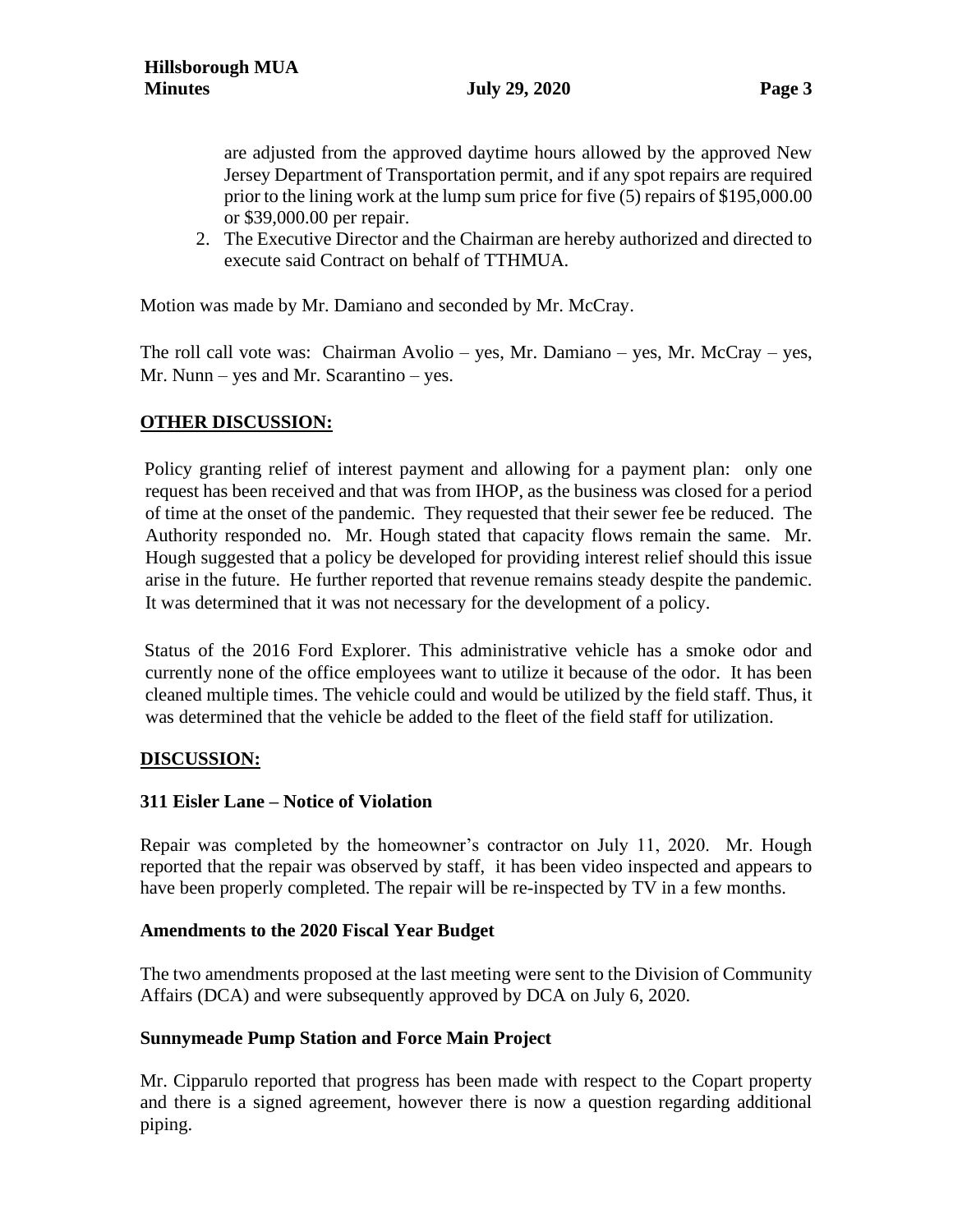Green Acres and test pits – it has been determined that it is considerably costly to locate the existing force mains, VNHA will be making an application to the railroad (with the \$2,5000 fee). It is the MUA's desire to begin discussing the project with the railroad. It is further hoped that any test pits to locate the existing force mains be completed as part of the construction contract in an effort to save time and expense. The existing force mains are approximately 20 feet deep and unfortunately there is no identifying material on top to assist in location of the pipes. It was determined to wait on performing any test pits at this time and to meet with the railroad as soon as possible.

Van Note Harvey Associates is requesting additional fees related to easement and permitting. VNHA submitted a proposal regarding additional fees for nearly \$300,000. There will be a meeting with VNHA to review the proposal. Questions arose regarding the pump station, the force main and attorney fees associated with this project. The members of the Authority requested an analysis of what has been paid. Mr. Hough has the data and will share it with the membership.

Pump station design flows and flowmeter values have been discussed with Mr. Hasan and the additional unites were allegedly approved by the Authority, also the 24-inch force main was increased to 30 inches. It is believed that this approval was from the previous director.

There also needs to be an analysis of the pump stations to determine the number of flow meters to be replaced. Sunnymeade is not functioning properly and a quote of \$14,000 was received for new flow meter. The Authority is waiting for the contractor estimates for the installation and the goal is to have this completed in the next two months. Claremont, Mulford and Blackwell's Mills are also not functioning properly. Mr. Hough is obtaining quotes for these additional pump stations as well. Direction was received to move forward on Sunnymeade.

### **Route 206 Gravity Sewer Rehabilitation**

As per previous discussion, the project has been awarded.

### **Mountain View Park Pump Station**

This project is nearing completion. The County's contractor will complete the Bioxide treatment system and once that is completed it will be fully operational and the MUA can accept the project.

### **Rohill Pump Station**

The generator and automatic transfer switch need to be replaced. It has been determined that this particular generator is no longer being manufactured and parts are not available. Mr. Hough has quotes for replacements: natural gas 60 kw generator and ATS combined is \$24,405, with approximately \$12,000 for the installation. Question was posed regarding having portable generators, but it was determined that was not feasible. There will be a resolution for consideration on at the next meeting for this project.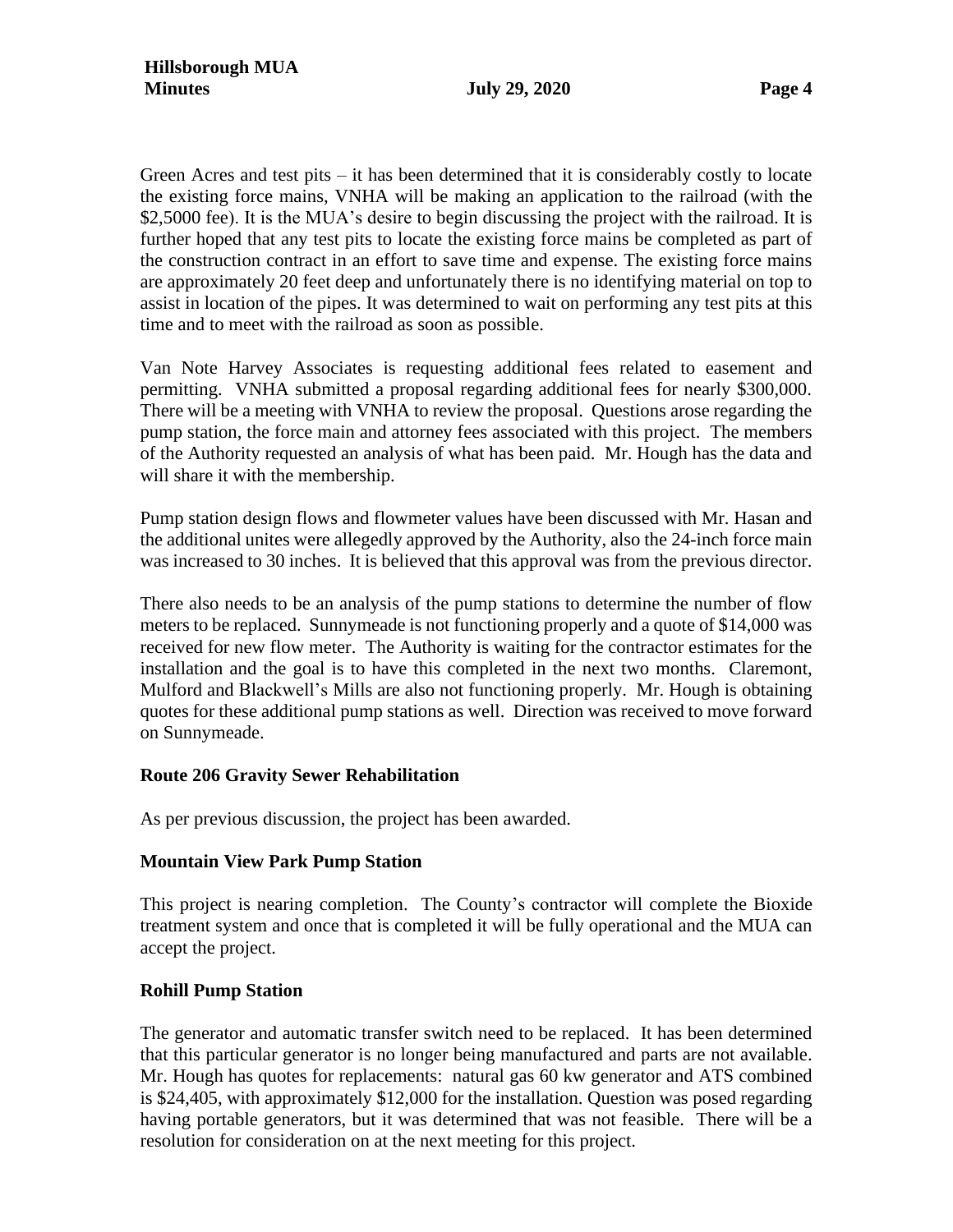### **Sanitary Sewer Main Replacement**

East side of Route 206, connecting to the Valley Road Trunk (Contract 4A) – during recent I/I work a section of sewer main east of Route 206 was found to have sections of pipe missing and other issues at joints. The manhole run is approximately 280 feet and should be completely replaced. The estimated cost of the work is \$53,500.00. The staff has determined this project to be an emergency and will coordinate the appropriate approvals and contracts with Mr. Cipparulo.

### **Tour of pump station facilities by Board Members**

Mr. Hough suggested that members of the Board tour the pump stations. The members agreed. Mr. Hough will arrange tours for the members in September / October.

**Van Note – Harvey Proposal for Homestead Trunk, Royce Brook Interceptor Capacity and Video Inspection (Previously Provided)** – nothing to report

**2020 Summary (Last revised July 24, 2020) of Will Serve Letters – For Informational Purposes Only –** nothing to report

**2020 Summary (Last revised July 24, 2020) of Sewer Connection Approvals – For Informational Purposes Only –** single family added

Mr. Hough drafted an RFQ / RFP for Blackwell's Mills pump station. This station needs replacement due to age, deterioration and reliability. Mr. Hough was directed by the Board to advertise the RFQ / RFP in the newspaper.

## **COMMITTEE REPORTS**

Engineering / Facilities – Items were covered in previous discussions.

Finance - Nothing to report.

I/I and GIS - Mr. Randy Smith provided a written report that had been distributed to the Board. GIS status / update will be provided for the next meeting.

Personnel - Question was asked regarding field staff overtime work. Mr. Hough reported that there has been overtime work on July 11, 2020 and July 25, 2020.

### **SVRSA REPORT**

No report at this time.

## **CLAIMS LIST**